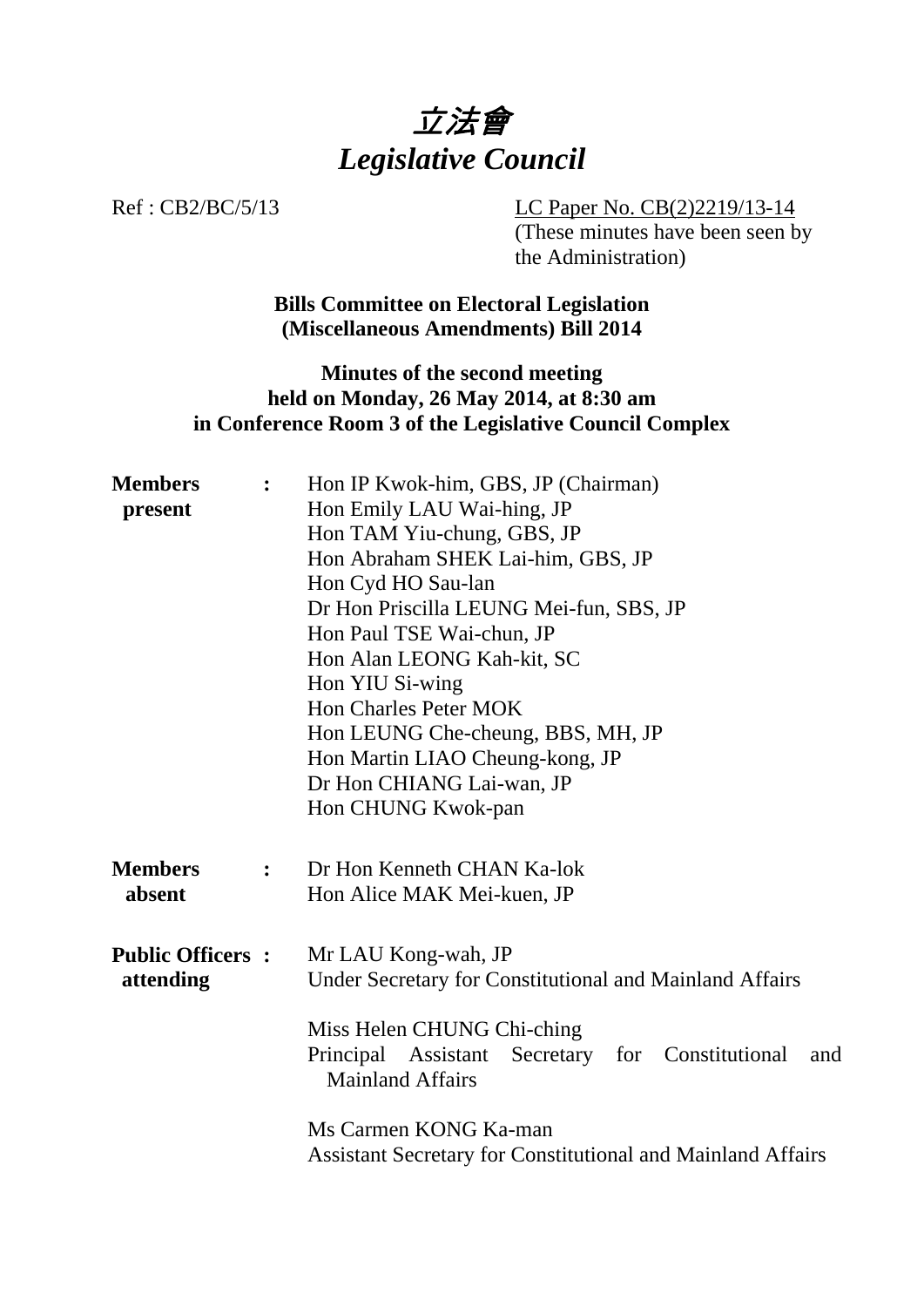|                               |              | Mr Henry KEUNG Pit-kai<br><b>Assistant Secretary for Constitutional and Mainland Affairs</b>                   |
|-------------------------------|--------------|----------------------------------------------------------------------------------------------------------------|
|                               |              | Mr LI Pak-hong<br><b>Chief Electoral Officer</b><br><b>Registration and Electoral Office</b>                   |
|                               |              | Mr SHUM Nam-lung<br>Deputy Chief Electoral Officer (Operations)<br><b>Registration and Electoral Office</b>    |
|                               |              | Mr Gilbert MO Sik-keung<br>Deputy Law Draftsman (Bilingual Drafting & Administration)<br>Department of Justice |
|                               |              | Mr Henry CHAN Ngai-him<br><b>Acting Senior Government Counsel</b><br>Department of Justice                     |
| <b>Clerk</b> in<br>attendance | $\mathbf{L}$ | Ms Joanne MAK<br>Chief Council Secretary (2) 3                                                                 |
| <b>Staff</b> in<br>attendance | $\mathbf{L}$ | Mr Kelvin LEE<br><b>Assistant Legal Adviser 1</b>                                                              |
|                               |              | Miss Cindy HO<br>Senior Council Secretary (2) 3                                                                |
|                               |              | Mrs Fonny TSANG<br>Legislative Assistant (2) 3                                                                 |
|                               |              |                                                                                                                |

#### Action

# **I. Meeting with the Administration**

 [LC Paper Nos. CB(3)547/13-14, LS48/13-14 and CB(2)1599/13-14(01) and CMAB C1/30/5/4]

Members noted Mr WONG Yuk-man's letter dated 21 May 2014 informing the Bills Committee of his withdrawal of membership.

 $2 -$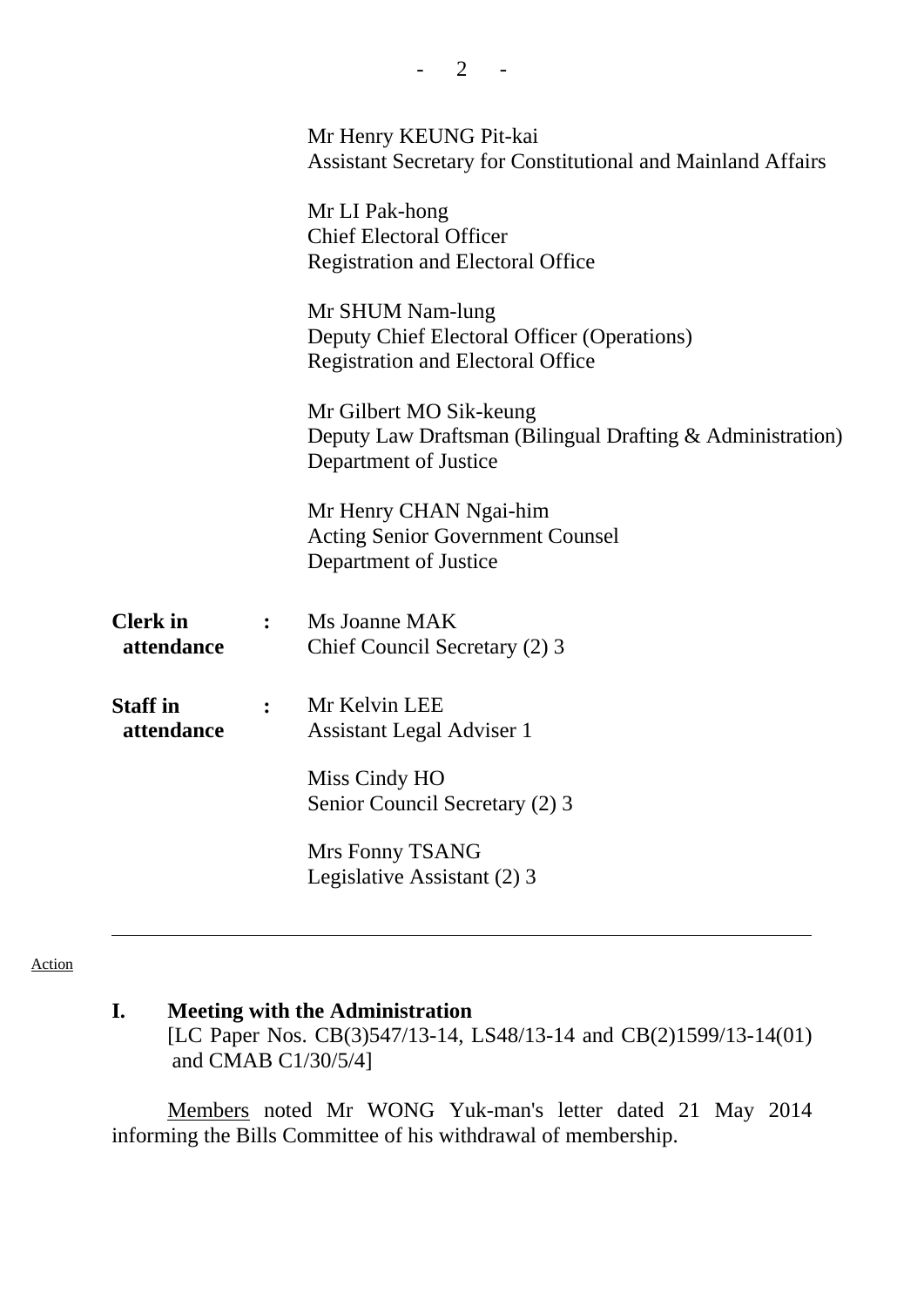2. The Bills Committee deliberated (index of proceedings attached at **Annex**).

Administration's responses to issues raised at the last meeting on 14 May 2014

3. Principal Assistant Secretary for Constitutional and Mainland Affairs took members through the Administration's paper on its responses to the issues raised at the last meeting on 14 May 2014 [LC Paper No. CB(2)1599/13-14(01)].

### Follow-up actions required of the Administration

**Admin**  4. The Bills Committee requested the Administration to provide written response to the following issues raised by members -

> *Inclusion of electors who have voluntarily requested voter de-registration in the omissions list ("OL")*

- (a) Mr CHUNG Kwok-pan suggested again categorizing the entries on OL by reasons of their omission to distinguish the electors for whom the Electoral Registration Officer was satisfied on reasonable grounds that they had ceased to be eligible for registration and those who had voluntarily requested voter de-registration;
- (b) the Chairman's proposal of introducing a mechanism to reinstate the elector status as soon as it was discovered that an elector was omitted from the final register solely due to an administrative error on the part of the Registration and Electoral Office ("REO") (e.g., erroneous input of address such that the elector was unable to receive enquiry/statutory inquiry letter from REO) without waiting for the next voter registration ("VR") cycle;

## *Removal of the requirement for prior notice of appointment of polling and counting agents*

(c) concern expressed by some members about the potential confusion and extra administrative burden on the Presiding Officer of a polling/counting station arising from the above proposal; and

#### *Other issue*

(d) members' request for information on the total number of electors involved in VR claim and objection cases handled by REO from 2011 to 2013.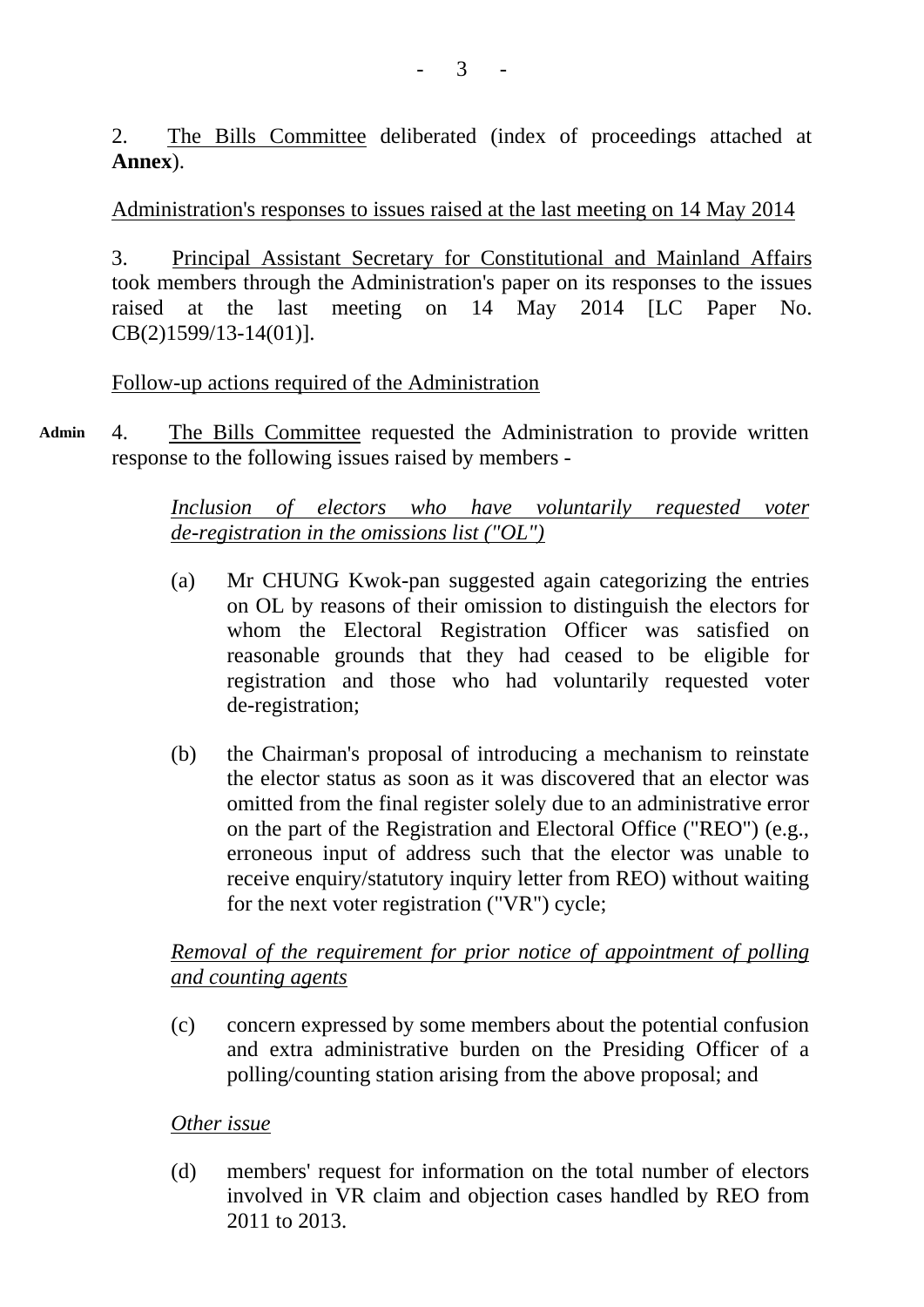*(Post-meeting note: The Administration's papers (LC Paper Nos. CB(2)1658/13-14(01) and CB(2)1769/13-14(01)) on its responses to issues raised at this meeting were issued on 30 May 2014 and 11 June 2014 respectively.)* 

5. The Administration would also review the work processes for handling VR and in the counting of ballot papers for functional constituencies from time to time to consider if there was any room for improvement in the future.

Date of next meeting

6. Members noted that the next meeting would be held on 31 May 2014 from 9:00 am to 12:00 noon to meet with deputations and the Administration.

### **II. Any other business**

7. There being no other business, the meeting ended at 10:30 am.

Council Business Division 2 Legislative Council Secretariat 22 August 2014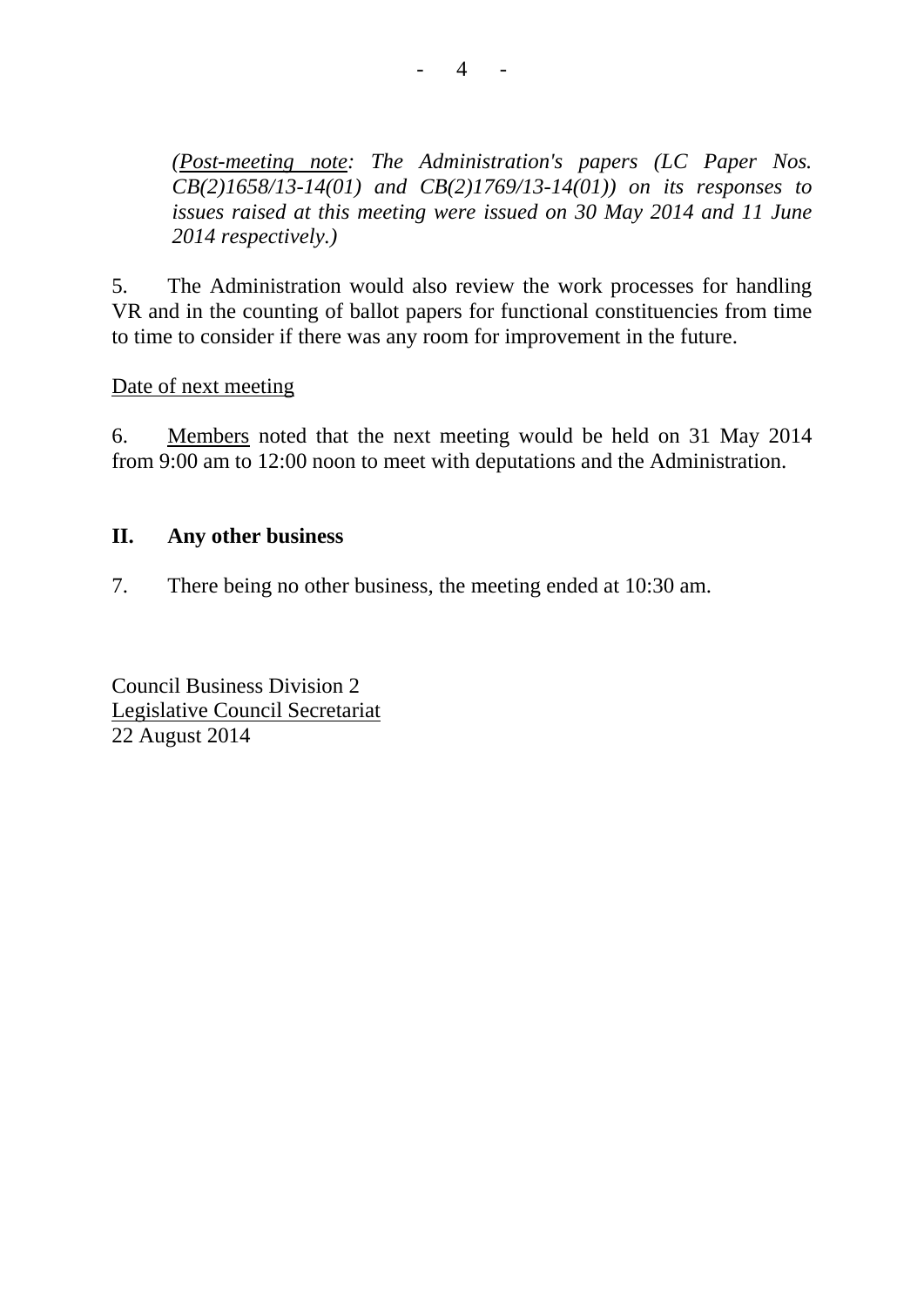# **Proceedings of the second meeting of the Bills Committee on Electoral Legislation (Miscellaneous Amendments) Bill 2014 on Monday, 26 May 2014, at 8:30 am in Conference Room 3 of the Legislative Council Complex**

| <b>Time Marker</b> | Speaker(s)                                       | Subject(s)                                                                                                                                                                                                                                                                                                                                                                                                                                                                                                                                                                                                                                                 | <b>Action</b><br>required               |
|--------------------|--------------------------------------------------|------------------------------------------------------------------------------------------------------------------------------------------------------------------------------------------------------------------------------------------------------------------------------------------------------------------------------------------------------------------------------------------------------------------------------------------------------------------------------------------------------------------------------------------------------------------------------------------------------------------------------------------------------------|-----------------------------------------|
| $000700 - 001636$  | Chairman<br>Administration                       | Opening remarks<br>The Administration's briefing on its response to<br>the issues raised by members at the last meeting<br>14<br>2014<br>[LC]<br>May<br>Paper<br>No.<br>on<br>$CB(2)1599/13-14(01)$ ].                                                                                                                                                                                                                                                                                                                                                                                                                                                     |                                         |
| 001637 - 002248    | Chairman<br>Dr Priscilla LEUNG<br>Administration | Priscilla LEUNG elaborated her earlier<br>Dr<br>suggestion that extension of the electoral<br>deadlines might be allowed if the relevant<br>statutory deadlines were unable to be met for<br>reasons of "force majeure".<br>The Administration's explanation that, given the<br>imprecise, broad and potentially boundless scope<br>of "force majeure", introducing this concept into<br>electoral<br>legislation would<br>give<br>rise<br>to<br>considerable uncertainty and potential controversy<br>in its application by the electoral authorities to<br>specific cases. Under the current proposal, the<br>Administration considered that the weather |                                         |
|                    |                                                  | conditions reflected by a gale warning or black<br>rainstorm warning issued by the Hong Kong<br>Observatory, which recommended the public to<br>stay indoors, would provide a clear and objective<br>basis for extending the deadlines.                                                                                                                                                                                                                                                                                                                                                                                                                    |                                         |
| 002249 - 002512    | Chairman<br>Mr CHUNG Kwok-pan<br>Administration  | Kwok-pan<br><b>CHUNG</b><br>welcomed<br>Mr<br>the<br>Administration's decision to change the Chinese title<br>of the omissions list ("OL") to "取消登記名單" to<br>better reflect the nature of OL. He suggested<br>again categorizing the entries on OL by reasons of<br>their omission to distinguish the electors for whom<br>the Electoral Registration Officer was satisfied on<br>reasonable grounds that they had ceased to be<br>eligible for registration and those who had<br>voluntarily requested voter de-registration.<br>The<br>Administration agreed to further consider the<br>suggestion.                                                      | <b>Admin</b><br>(para. 4 of<br>minutes) |
| 002513 - 003000    | Chairman<br>Mr YIU Si-wing                       | Mr YIU Si-wing proposed that the Registration<br>and Electoral Office ("REO") should review the                                                                                                                                                                                                                                                                                                                                                                                                                                                                                                                                                            |                                         |

**Annex**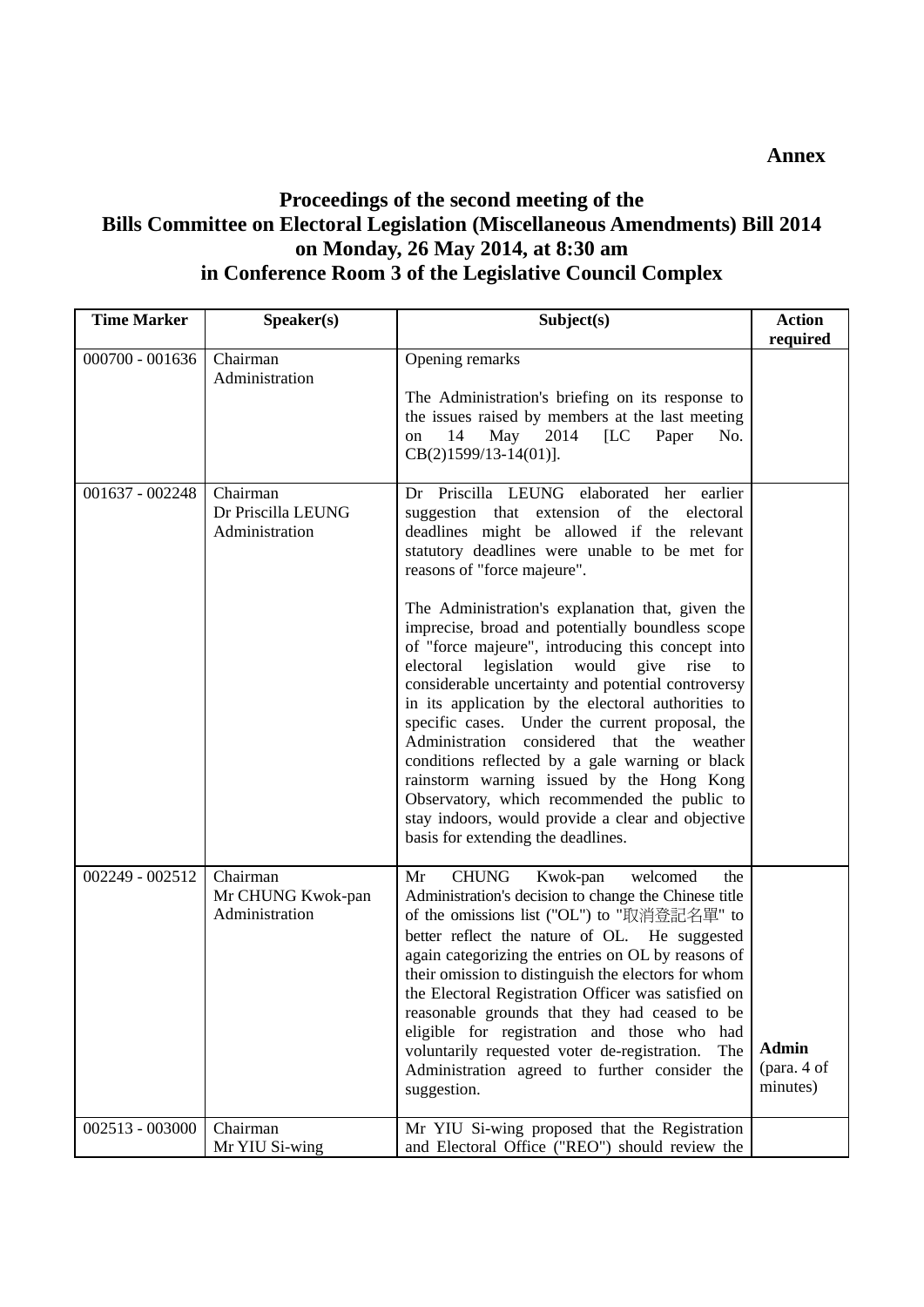| <b>Time Marker</b> | Speaker(s)                                                             | Subject(s)                                                                                                                                                                                                                                                                                                                                                                                                                                                                                                                                                                                                                                                                                                                                                                                                                                                                                                                                                                                                                                                                                                                                                                                                                                                                                                                                                                                                                                                                                                                                                                                                                                                                                                   | <b>Action</b><br>required                   |
|--------------------|------------------------------------------------------------------------|--------------------------------------------------------------------------------------------------------------------------------------------------------------------------------------------------------------------------------------------------------------------------------------------------------------------------------------------------------------------------------------------------------------------------------------------------------------------------------------------------------------------------------------------------------------------------------------------------------------------------------------------------------------------------------------------------------------------------------------------------------------------------------------------------------------------------------------------------------------------------------------------------------------------------------------------------------------------------------------------------------------------------------------------------------------------------------------------------------------------------------------------------------------------------------------------------------------------------------------------------------------------------------------------------------------------------------------------------------------------------------------------------------------------------------------------------------------------------------------------------------------------------------------------------------------------------------------------------------------------------------------------------------------------------------------------------------------|---------------------------------------------|
|                    | Administration                                                         | relevant work processes for handling voter<br>registration ("VR"), such that staff handling<br>applications/deletions from the electoral registers<br>should not be responsible for processing<br>claims/objections and that there should be a<br>segregation of duties to provide the necessary<br>checks and balances.                                                                                                                                                                                                                                                                                                                                                                                                                                                                                                                                                                                                                                                                                                                                                                                                                                                                                                                                                                                                                                                                                                                                                                                                                                                                                                                                                                                     |                                             |
|                    |                                                                        | The Administration assured members that all cases<br>of claims and objections were referred to an<br>independent Revising Officer for consideration.<br>Nevertheless, the Administration agreed to<br>consider in the future if there was room for<br>improvement.                                                                                                                                                                                                                                                                                                                                                                                                                                                                                                                                                                                                                                                                                                                                                                                                                                                                                                                                                                                                                                                                                                                                                                                                                                                                                                                                                                                                                                           | <b>Admin</b><br>$1$ (para. 5 of<br>minutes) |
| 003001 - 005324    | Chairman<br>Ms Cyd HO<br>Administration<br>Mr Paul TSE<br>Ms Emily LAU | The Chairman noted that some electors were only<br>aware of the removal of their names from the final<br>register ("FR") on the polling day. He was aware<br>of a case in which a registered elector was unable<br>to receive a letter from REO because his<br>residential address registered by REO was<br>The Chairman enquired about the<br>incorrect.<br>possibility of introducing a mechanism to reinstate<br>the elector status as soon as it was discovered that<br>an elector was omitted from FR solely due to an<br>administrative error on the part of REO (e.g.,<br>erroneous input of address such that the elector<br>was unable to receive enquiry/statutory inquiry<br>letter from REO) without waiting for the next VR<br>cycle.<br>The Administration's explanation that the design<br>of the VR system had carefully struck a proper<br>balance between the need to maintain a clear<br>annual VR cycle to achieve certainty in the<br>electorate for various elections to maintain the<br>integrity of the elections, and the need to provide a<br>clear avenue for electors to make corrections<br>irrespective of the reasons for such mistakes,<br>supported by proper checks and balances to ensure<br>a due process for the exercise of the statutory<br>power to include or omit an elector from the<br>electoral<br>The<br>registers.<br>Administration's<br>preliminary view was that if the VR system was to<br>be changed to allow FR to be amended at any time<br>after publication, it would bring about much<br>uncertainty to the entire VR system, which might<br>compromise<br>the<br>integrity,<br>certainty<br>and<br>transparency of the existing VR system and risk |                                             |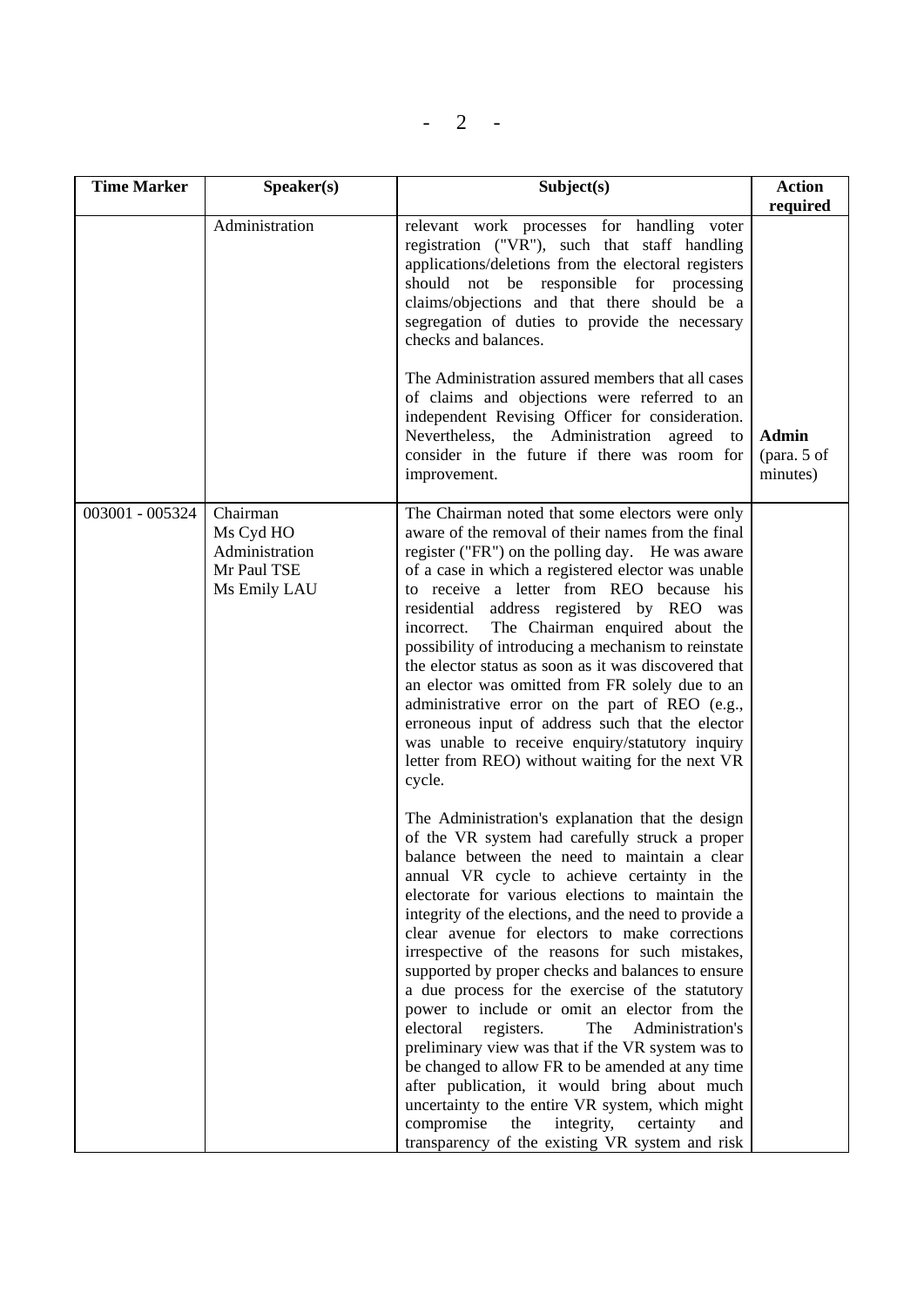| × |
|---|
|---|

| <b>Time Marker</b> | Speaker(s)                                      | Subject(s)                                                                                                                                                                                                                                                                                                                                                                                                                               | <b>Action</b><br>required               |
|--------------------|-------------------------------------------------|------------------------------------------------------------------------------------------------------------------------------------------------------------------------------------------------------------------------------------------------------------------------------------------------------------------------------------------------------------------------------------------------------------------------------------------|-----------------------------------------|
|                    |                                                 | undermining public confidence in the electoral<br>system. Nevertheless, the Administration agreed<br>to consider the Chairman's suggestion and revert<br>to the Bills Committee.                                                                                                                                                                                                                                                         | <b>Admin</b><br>(para. 4 of<br>minutes) |
|                    |                                                 | Ms Emily LAU agreed with the Administration's<br>view that the implications of allowing FR to be<br>amended at any time after publication had to be<br>carefully considered, in order not to compromise<br>the integrity of the existing VR system.                                                                                                                                                                                      |                                         |
|                    |                                                 | In response to Mr Paul TSE's enquiry, the<br>Administration advised that even though an<br>elector failed to report changes of his/her<br>registered residential address, so long as his/her<br>registration remained in the register, the elector<br>remained eligible under the law to vote in the<br>geographical constituency according to the<br>principal residential address as recorded against<br>his/her name in the register. |                                         |
|                    |                                                 | At the request of Mr TSE, the Administration<br>undertook to provide information on the total<br>number of electors involved in VR claim and<br>objection cases handled by REO from 2011 to<br>2013.                                                                                                                                                                                                                                     | <b>Admin</b><br>(para. 4 of<br>minutes) |
| 005325 - 005824    | Chairman<br>Dr CHIANG Lai-wan<br>Administration | Dr CHIANG Lai-wan expressed concern that<br>some permanent residents of Hong Kong who had<br>moved to live outside Hong Kong or on the<br>Mainland after retirement were using<br>the<br>residential addresses of their parents and siblings<br>for VR purpose.                                                                                                                                                                          |                                         |
|                    |                                                 | The Administration's explanation that (i) an<br>address genuinely used as the principal residence<br>of the elector concerned should be used for VR<br>purpose; and (ii) the elector should ordinarily<br>reside in Hong Kong. Regarding (ii) above, the<br>Administration<br>advised<br>that<br>the<br>person's<br>continuing connections with Hong Kong would<br>also be taken into account based on the merits of<br>each case.       |                                         |
|                    |                                                 | (4) Removal of the requirement for prior notice of appointment of polling and counting agents                                                                                                                                                                                                                                                                                                                                            |                                         |
| 005825 - 010714    | Chairman<br>Administration<br>Ms Cyd HO         | Ms Cyd HO expressed concern on whether the<br>venues for polling stations were large enough to<br>accommodate all candidates' polling agents.                                                                                                                                                                                                                                                                                            |                                         |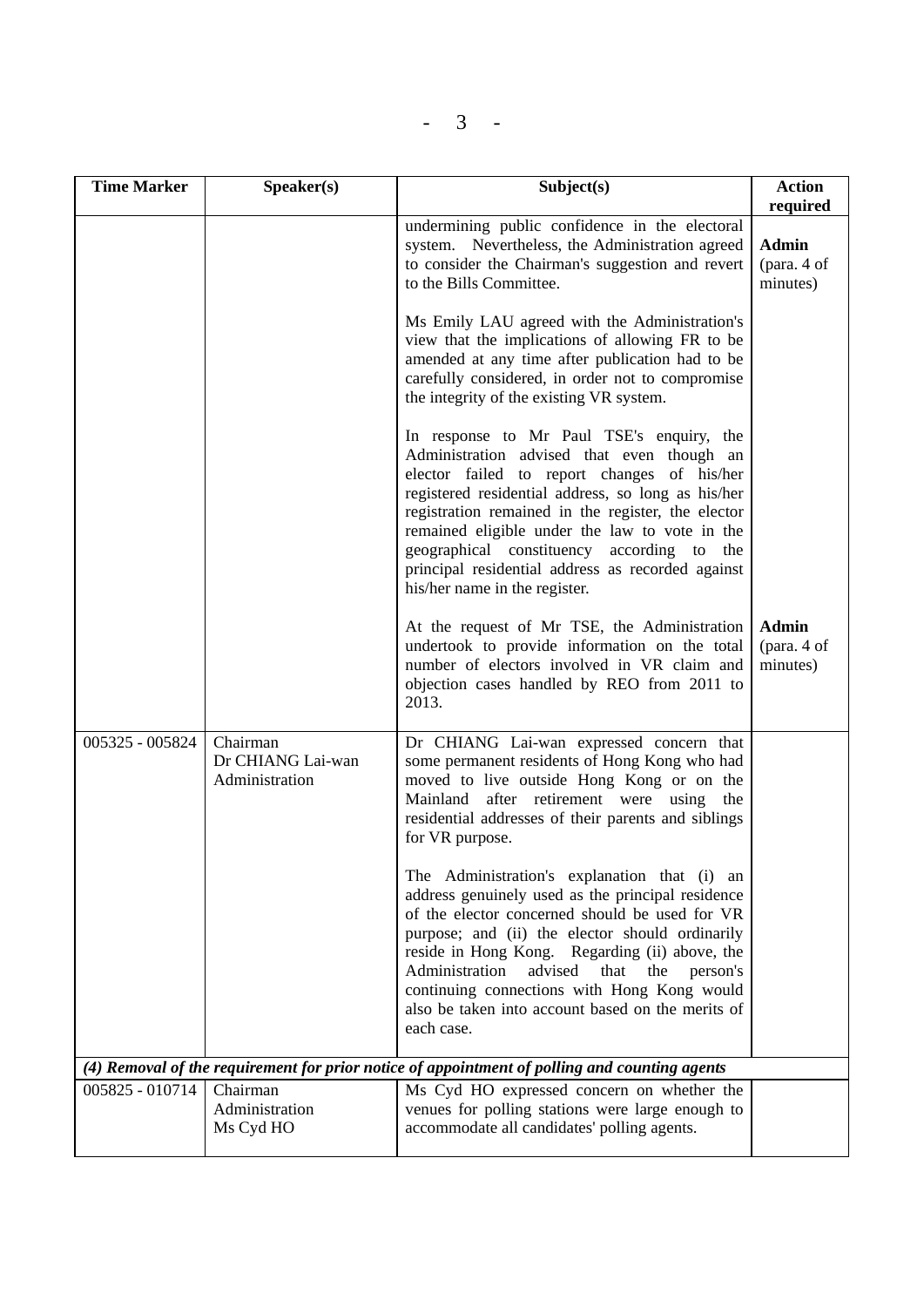|  | $\Delta$ |  |  |  |
|--|----------|--|--|--|
|--|----------|--|--|--|

| <b>Time Marker</b> | Speaker(s)                                                       | Subject(s)                                                                                                                                                                                                                                                                                                                                                                                                                                                                                                               | <b>Action</b><br>required |
|--------------------|------------------------------------------------------------------|--------------------------------------------------------------------------------------------------------------------------------------------------------------------------------------------------------------------------------------------------------------------------------------------------------------------------------------------------------------------------------------------------------------------------------------------------------------------------------------------------------------------------|---------------------------|
|                    |                                                                  | The Administration advised that for the purpose of<br>maintaining order at the polling station and<br>ensuring that polling was conducted smoothly, the<br>Presiding Officer ("PRO") of a polling station<br>might regulate the number of candidates and their<br>agents to be admitted to the polling station at any<br>one time as and when necessary.                                                                                                                                                                 |                           |
| 010715 - 011825    | Chairman<br>Dr CHIANG Lai-wan<br>Mr Alan LEONG<br>Administration | Dr CHIANG Lai-wan was concerned about the<br>potential confusion and extra administrative<br>burden on PRO of a polling/counting station<br>arising from the above captioned proposal, and the<br>possible impact on the order of the polling or<br>counting stations on the polling day.                                                                                                                                                                                                                                |                           |
|                    |                                                                  | The Administration's explanation that, as per<br>existing procedures, the identity of polling and<br>counting agents would be verified by PRO by<br>inspecting the agent's ID card against the notice of<br>appointment, and the agents were required to<br>strictly observe the rules and regulations of the<br>polling/counting stations. The Administration<br>further explained that if the current proposal was<br>implemented, the administrative burden on the<br>part of PRO had been assessed to be manageable. |                           |
|                    |                                                                  | In response to Dr CHIANG's enquiry, the<br>Administration advised that each candidate or<br>each list of candidates could appoint not more<br>than two polling agents for each polling station in<br>an election.                                                                                                                                                                                                                                                                                                        |                           |
|                    |                                                                  | Mr Alan LEONG considered that the current<br>proposal might give rise to the risk of a person<br>impersonating an agent and upsetting the order of<br>the polling/counting stations. Besides, he was<br>concerned about the extra administrative burden<br>on PRO of a polling/counting station under the<br>proposal.                                                                                                                                                                                                   |                           |
| 011826 - 013318    | Chairman<br>Ms Emily LAU<br>Administration<br>Ms Cyd HO          | discussed<br>administrative<br><b>Members</b><br>the<br>arrangements for polling agents to take turns to<br>stay inside a polling station to monitor the polling<br>process when a large number of agents requested<br>admission to the polling station at the same time<br>and they could not all be accommodated in the<br>designated area in the polling station. Members<br>noted that in such circumstances, a queuing<br>system would be activated to ensure that all                                              |                           |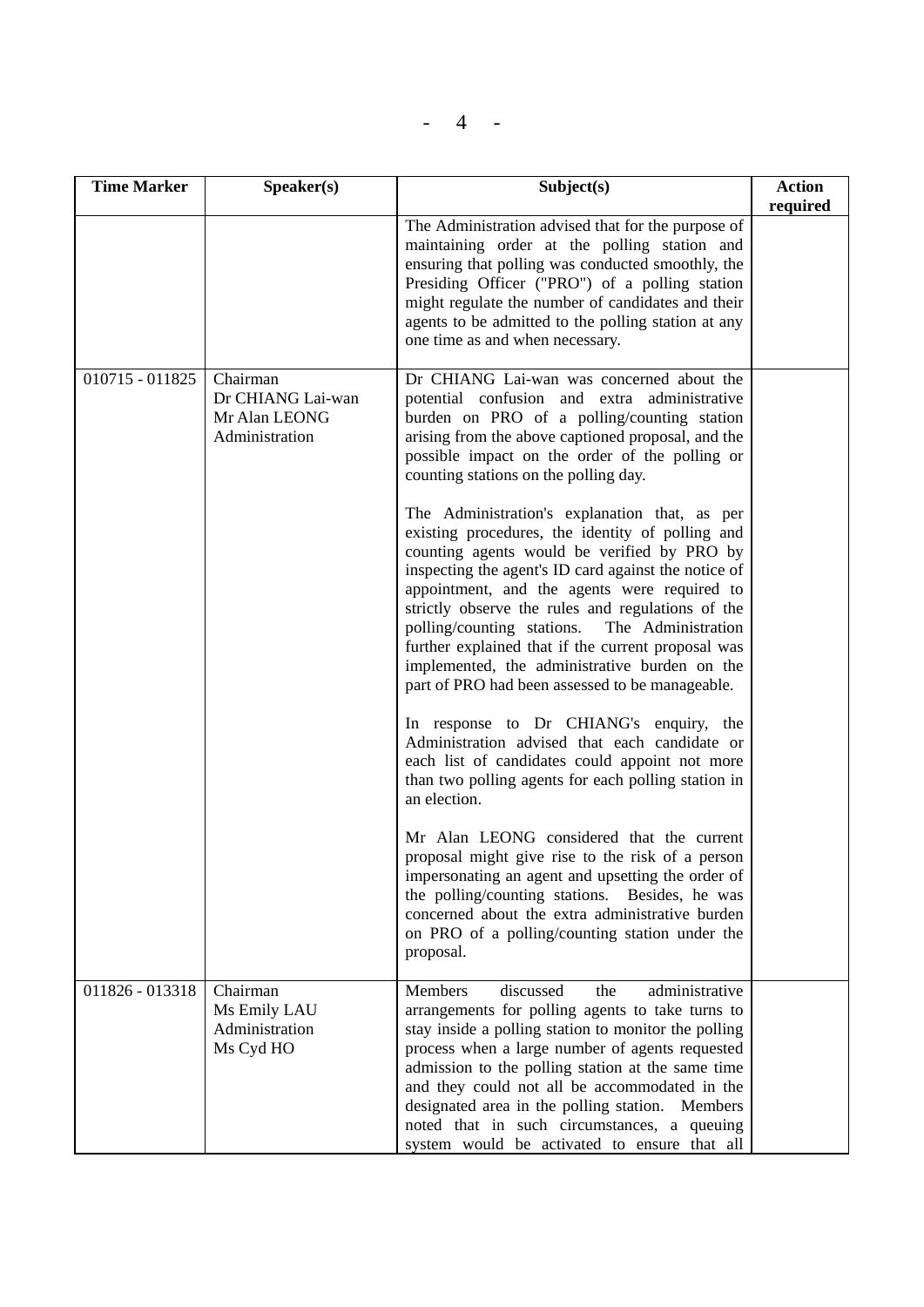| v |  |
|---|--|
|   |  |

| <b>Time Marker</b>                                                                                                         | Speaker(s)                                                                            | Subject(s)                                                                                                                                                                                                                                                                                                                                                                                                                                                                                                                                                                                                                                                                                                                                                                                                                                                                                                         | <b>Action</b><br>required               |
|----------------------------------------------------------------------------------------------------------------------------|---------------------------------------------------------------------------------------|--------------------------------------------------------------------------------------------------------------------------------------------------------------------------------------------------------------------------------------------------------------------------------------------------------------------------------------------------------------------------------------------------------------------------------------------------------------------------------------------------------------------------------------------------------------------------------------------------------------------------------------------------------------------------------------------------------------------------------------------------------------------------------------------------------------------------------------------------------------------------------------------------------------------|-----------------------------------------|
|                                                                                                                            |                                                                                       | candidates concerned would each have at least one<br>polling agent admitted (by taking turns) to the<br>polling station. So far, no complaints had been<br>received from candidates that their agents had to<br>wait for an unduly long time under the queuing<br>system before admission to the polling stations.<br>Ms Emily LAU's expression of strong view that<br>the legitimate right of each candidate/list of<br>candidates to appoint a polling agent to stay inside<br>a polling station to monitor the polling process (if<br>the candidate so wished) had to be safeguarded.<br>She<br>also<br>considered<br>that in<br>case<br>the<br>Administration, owing to practical constraints<br>(e.g. difficulty in finding large venues for setting<br>up polling stations), was unable to make the<br>necessary arrangements to let each candidate/list<br>of candidates have a polling agent stay inside a |                                         |
|                                                                                                                            |                                                                                       | polling station to monitor the polling process, the<br>Administration should let the public know this<br>situation and what would be done to resolve the<br>problem.                                                                                                                                                                                                                                                                                                                                                                                                                                                                                                                                                                                                                                                                                                                                               |                                         |
| 013319 - 014123                                                                                                            | Chairman<br>Dr CHIANG Lai-wan<br>Administration<br>Ms Cyd HO<br>Ms Emily LAU          | Dr CHIANG Lai-wan indicated preference for<br>retention of the existing prior notification<br>arrangements which, in her view, had been<br>operating smoothly. She was concerned that any<br>new changes might bring about unanticipated<br>problems to the operation at the polling/counting<br>stations on the polling day. Having regard to the<br>reservations expressed by members, Ms Cyd HO<br>asked the Administration to consider withdrawing<br>the proposed revised arrangements.                                                                                                                                                                                                                                                                                                                                                                                                                       |                                         |
|                                                                                                                            |                                                                                       | Chairman<br>considered<br>The<br>that<br>the<br>Administration's proposal had merit of allowing<br>greater flexibility to candidates in appointing<br>agents on the polling day.<br>Nevertheless, the<br>Administration undertook to consider members'<br>concerns and revert later.                                                                                                                                                                                                                                                                                                                                                                                                                                                                                                                                                                                                                               | <b>Admin</b><br>(para. 4 of<br>minutes) |
| (5) Requirement for an elector to cast all his ballot papers at one time in the Legislative Council ("LegCo")<br>elections |                                                                                       |                                                                                                                                                                                                                                                                                                                                                                                                                                                                                                                                                                                                                                                                                                                                                                                                                                                                                                                    |                                         |
| 014124 - 014759                                                                                                            | Chairman<br>Administration<br>Dr Priscilla LEUNG<br>Dr CHIANG Lai-wan<br>Ms Emily LAU | Members' expression of support for the proposed<br>amendment to ensure that an elector would cast all<br>his ballot papers at one time in the LegCo<br>elections.                                                                                                                                                                                                                                                                                                                                                                                                                                                                                                                                                                                                                                                                                                                                                  |                                         |